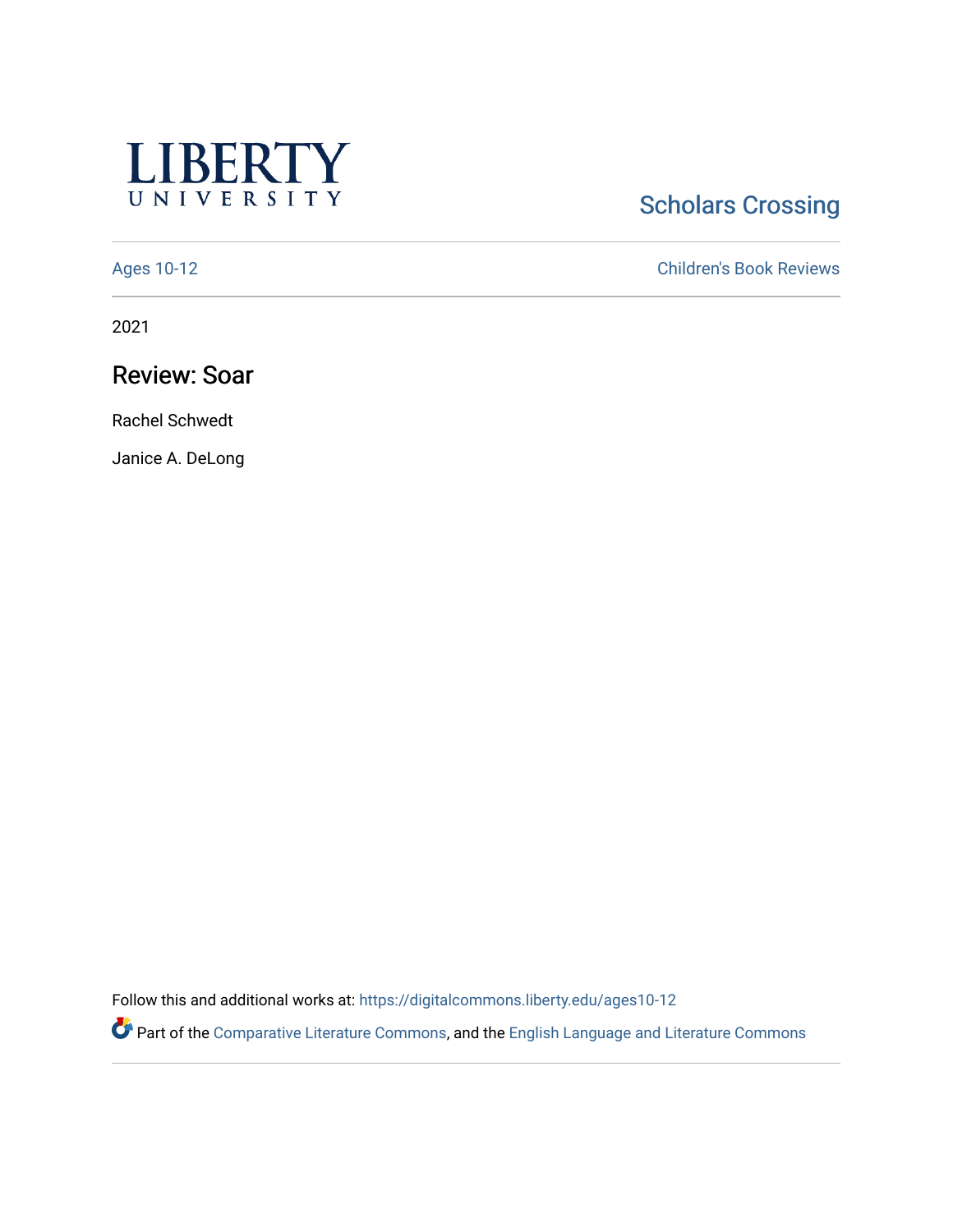## *Soar*

By Joan Bauer Viking, 2016 DESCRIPTION:

> Hillcrest Ohio is a town that is crazy about baseball – especially winning baseball. That is one reason why twelve-year-old Jeremiah looks forward to moving when his adoptive father Walt accepts a temporary job there repairing computers. Jeremiah too is crazy about baseball, but living with a heart transplant, he is unable to play. Unhampered by this limitation, his upbeat attitude and his knowledge of the game make this sixth grader an excellent coach. When Hillcrest's pitcher dies of an overdose of steroids, probably supplied by a coach who was determined to win, morale on the varsity team and in the town is low. Determined to resurrect the nearly defunct sport, Jeremiah steps in to build up a middle school team to take its place. With great heart, he recruits new members and renames them the Eagles. Working against negative attitudes of some of the students and parents, he breathes new life into the players and helps them to soar. The plucky hero does all this while balancing his health issues and maintaining his school work. His budding relationship with Franny who lives across the street adds a bit of romantic interest. Used to moving around to new locations because of his work, Walt, in the meantime, also finds interest in Jeremiah's cardiac doctor and perhaps motivation to settle down.

CRITIQUE:

Jeremiah and Walt are a winsome pair that quickly capture the heart. Jeremiah evinces wisdom beyond his years, encouraging his team members to perform well above their previous abilities. Not only that, he gives them a reason to be proud of themselves for more reasons than winning a game. The struggle with his heart condition adds poignancy to the story as he must consistently monitor and make modifications to his activities. Another issue presented is the constant adjustment to new locations caused by the transient nature of Walt's occupation. Baseball lovers should be happy with the abundance of baseball lore included, and those not that interested in the sport will certainly be drawn in by the uplifting story.

RELATED SUBJECTS:

Abandonment, Adoption, Baseball, Coaches, Family love, Heart transplants, Moving, Physical disabilities, School, Single-parent parent families, Sports, Steroids, Survival, Teamwork

### CHARACTER THEMES:

Ambition, Cheating, Competitiveness, Confidence, Coping, Courage, Determination, Devotion, Family love, Friendship, Hope, Initiative, Inspiration, Leadership, Love, Resilience, Sacrifice, Self-respect, Steadfastness, Teamwork, Trustworthiness, Work Ethic

AWARDS:

Black-eyed Susan Book Award (MD), Bluestem Award (IL), Charlie May Simon Children's Book Award, Children's Choices, Christopher Award, Cybils Award, Dorothy Canfield Fisher Children's Book Award, Golden Sower Award (NE), Great Stone Face Book Award (NH), Indian Paintbrush Book Award (WY), Iowa Children's Choice Award, Lamplighter Award, Louisiana Young Readers' Choice Award, Maine